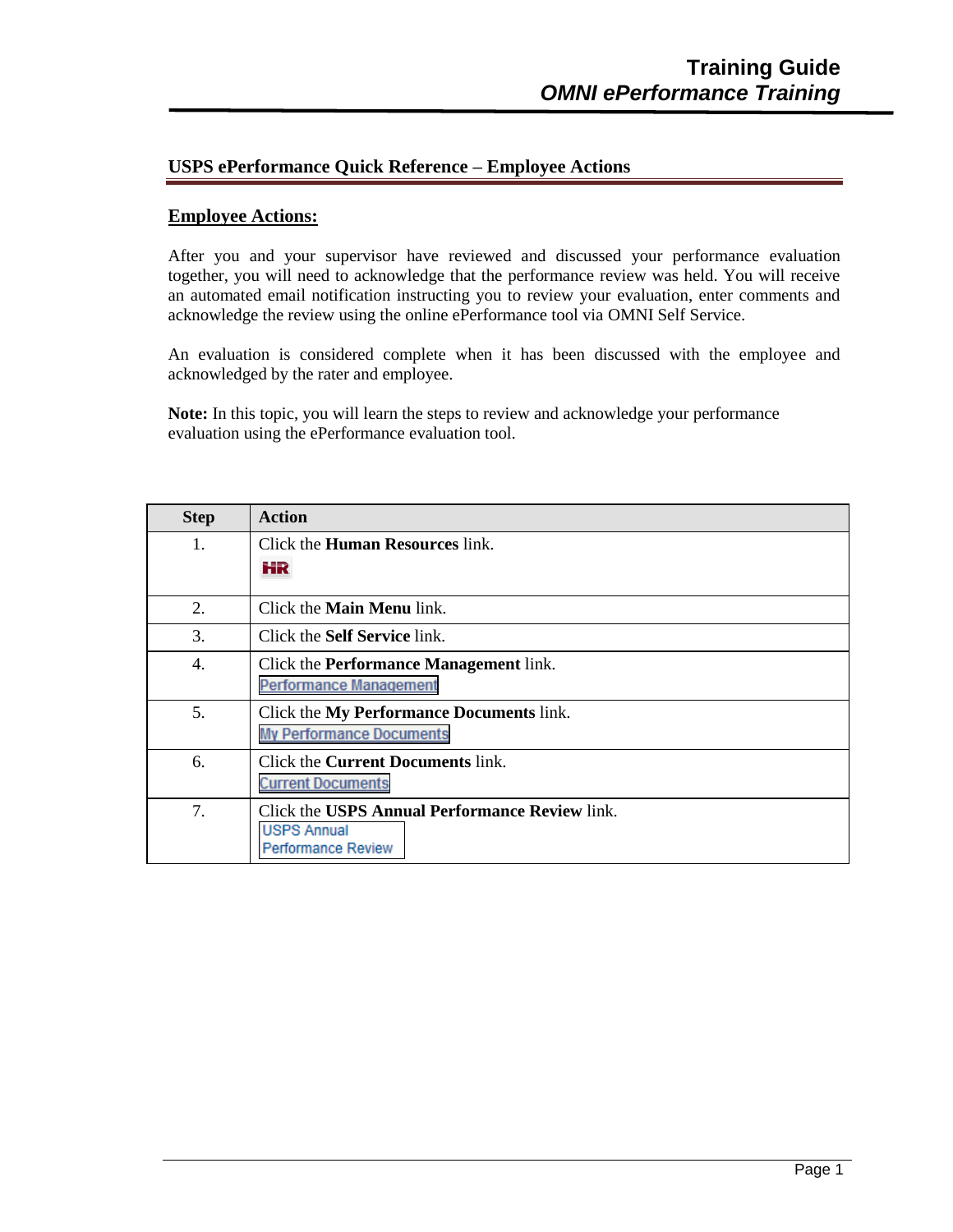| <b>Current Performance Documents</b>            |                                                                                        |                     |                   |                   |                                        |                |
|-------------------------------------------------|----------------------------------------------------------------------------------------|---------------------|-------------------|-------------------|----------------------------------------|----------------|
| <b>Gregg Gold</b>                               |                                                                                        |                     |                   |                   |                                        |                |
|                                                 | Listed are your current performance documents.                                         |                     |                   |                   |                                        |                |
|                                                 | Personalize   Find   2           First   1 of 1   Last<br><b>Performance Documents</b> |                     |                   |                   |                                        |                |
| <b>Document Type</b>                            | <b>Document Status</b>                                                                 | <b>Period Begin</b> | <b>Period End</b> | <b>Job Title</b>  | <b>Next Due Date</b><br><b>Manager</b> |                |
| <b>USPS Annual</b><br><b>Performance Review</b> | <b>Pending Acknowledgement</b>                                                         | 01/01/2015          | 12/31/2015        | Library Associate | 02/12/2016                             | Olivia Osceola |

| <b>Step</b> | <b>Action</b>                                          |
|-------------|--------------------------------------------------------|
| 8.          | Click the <b>Expand All</b> link.<br><b>Expand All</b> |

| Performance Process                                                                   | ö<br>$\ll$                                                                                                                              | <b>USPS Annual Performance Review</b>                                                                                                                                                                                                                                                                        | <b>Return to Current Documents</b><br>Save               | Acknowledge               |  |
|---------------------------------------------------------------------------------------|-----------------------------------------------------------------------------------------------------------------------------------------|--------------------------------------------------------------------------------------------------------------------------------------------------------------------------------------------------------------------------------------------------------------------------------------------------------------|----------------------------------------------------------|---------------------------|--|
| <b>Steps and Tasks</b>                                                                | ٥<br>0 v                                                                                                                                | Manager Evaluation - Acknowledge                                                                                                                                                                                                                                                                             |                                                          | <b>A</b> Print   □ Notify |  |
| <b>Gregg Gold</b><br><b>USPS Annual Performance Review</b><br>01/01/2015 - 12/31/2015 | Overview                                                                                                                                | <b>Gregg Gold</b><br><b>Job Title Library Associate</b><br>Document Type USPS Annual Performance Review<br>Document ID 10691<br><b>Template</b>                                                                                                                                                              | Manager Olivia Osceola<br>Period 01/01/2015 - 12/31/2015 |                           |  |
| Review Manager Evaluation<br>Due Date 02/12/2016<br>Review with Manager               |                                                                                                                                         | Status Pending Acknowledgement<br>Due Date 02/12/2016                                                                                                                                                                                                                                                        |                                                          |                           |  |
| Acknowledge                                                                           |                                                                                                                                         | The status of this evaluation is Pending Acknowledgement. In this status, you may enter comments in the Employee Comments section, if applicable,                                                                                                                                                            |                                                          |                           |  |
| View                                                                                  |                                                                                                                                         | You must add any comments before acknowledging this review. At any time you can save any entries you make on the evaluation by using the Save button. If<br>you are ready to acknowledge the evaluation, select the Acknowledge button. Once the review is acknowledged, no further comments can be entered. |                                                          |                           |  |
|                                                                                       |                                                                                                                                         | All comments entered in this document will become a part of the official record and will be available for employee/manager viewing.                                                                                                                                                                          |                                                          |                           |  |
|                                                                                       |                                                                                                                                         | Expand All   Collapse All                                                                                                                                                                                                                                                                                    |                                                          |                           |  |
|                                                                                       |                                                                                                                                         | Section 1 - FSU Behavioral Expectations                                                                                                                                                                                                                                                                      |                                                          |                           |  |
|                                                                                       |                                                                                                                                         | Rating Scale: 1-Below Satisfactory; 2-Satisfactory; 3-Above Satisfactory                                                                                                                                                                                                                                     |                                                          |                           |  |
|                                                                                       |                                                                                                                                         | C Expand   C Collapse                                                                                                                                                                                                                                                                                        |                                                          |                           |  |
|                                                                                       |                                                                                                                                         | <b>▼ Organizational Commitment</b>                                                                                                                                                                                                                                                                           |                                                          |                           |  |
|                                                                                       | Description: Demonstrates a productive, ethical work style that is compliant with University and department policies and<br>procedures. |                                                                                                                                                                                                                                                                                                              |                                                          |                           |  |
|                                                                                       |                                                                                                                                         | P<br>Manager Rating 2-Satisfactory                                                                                                                                                                                                                                                                           |                                                          |                           |  |
|                                                                                       |                                                                                                                                         | Created By Template<br>11/25/2015 9:25AM                                                                                                                                                                                                                                                                     |                                                          |                           |  |
|                                                                                       |                                                                                                                                         | Customer/Stakeholder Focus                                                                                                                                                                                                                                                                                   |                                                          |                           |  |
|                                                                                       |                                                                                                                                         | Description: Demonstrates a commitment to service excellence in addressing the needs of his/her customers and stakeholders --<br>whether they be faculty, students, fellow employees, parents or citizens.                                                                                                   |                                                          |                           |  |
|                                                                                       |                                                                                                                                         | Manager Rating 2-Satisfactory<br>P                                                                                                                                                                                                                                                                           |                                                          |                           |  |

| <b>Step</b> | <b>Action</b>                                                                       |
|-------------|-------------------------------------------------------------------------------------|
|             | Review and Scroll down the page to the <b>Comments</b> field.                       |
| 10.         | Optional: You may provide comments regarding your performance<br>evaluation ratings |